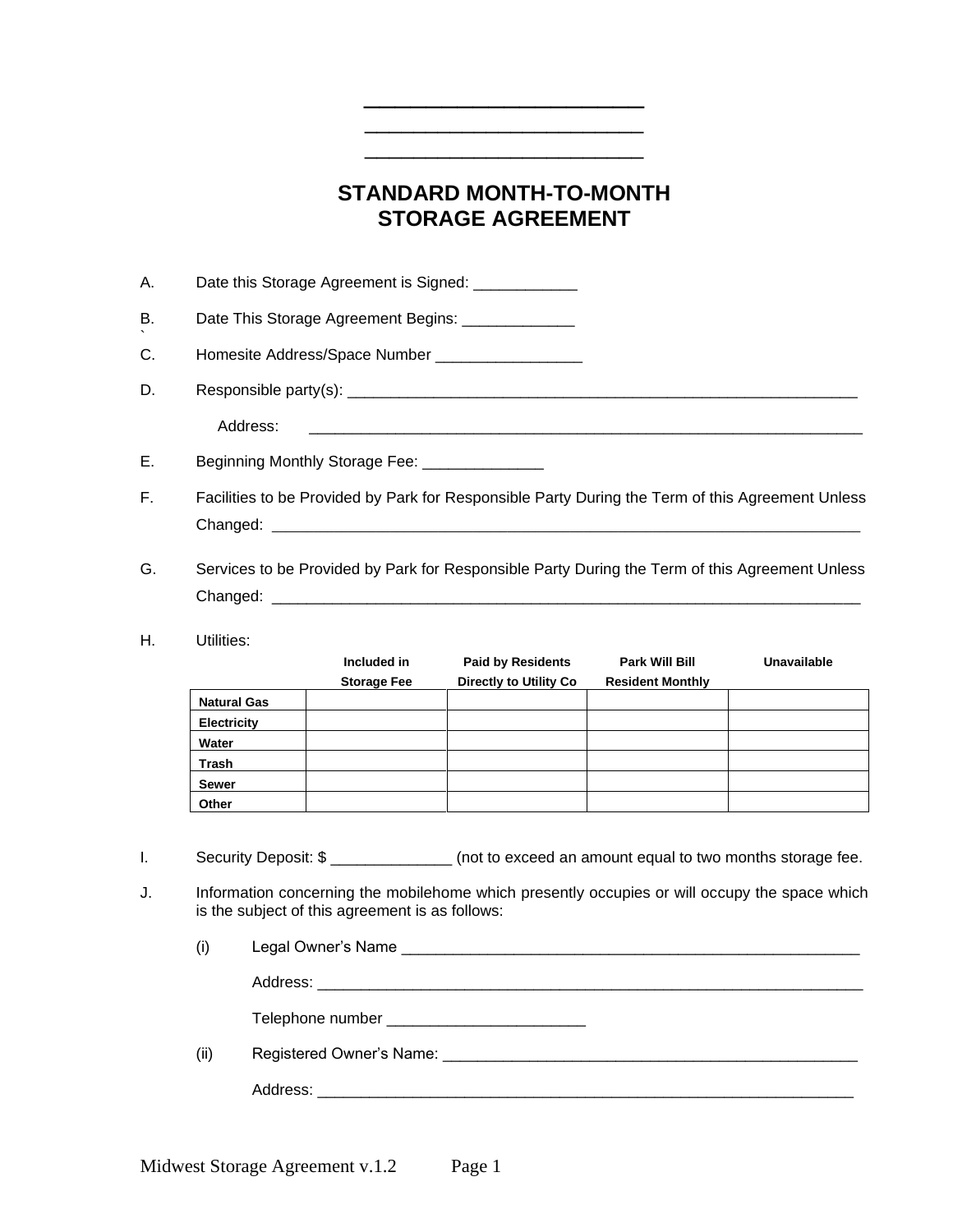| (iii)  |  |
|--------|--|
|        |  |
| (iv)   |  |
| (v)    |  |
| (vi)   |  |
| (vii)  |  |
| (viii) |  |

THE RESPONSIBLE PARTY(S) WHOSE NAME(S) ARE LISTED AT (D) ON PAGE ONE (1) OF THIS DOCUMENT, REFERRED TO IN THE BALANCE OF THIS DOCUMENT AS RESIDENT(S), AGREE TO LEASE THE SPACE ACCORDING TO THE TERM SET FORTH IN THIS AGREEMENT.

- 1. **TERM THIS AGREEMENT WILL BE IN EFFECT:** This Agreement will establish a month-to-month tenancy, commencing on the date set forth at (B) of this Agreement.
- 2. **RENT**: Residents shall pay the Park on the first day of each month without any set-off or deduction whatsoever. Payment will be made at the Park Office or at such other location as the Park may designate from time to time.
- 3. **RENTAL ADJUSTMENTS:** Park may increase storage fee at any time upon 60 days' notice or as allowed by State and local laws or any other applicable law.
- 4. **ADMINISTRATIVE CHARGE:** Payments received after the 5th will be considered late and subject to a late fee of 6% of the current balance due or a minimum of \$25 per month. This charge is to cover the added administrative costs associated with processing a late payment. The five-day period does not include the date the payment is due.
- 5. **CHECK RETURN CHARGE**: As additional fees, a check return charge may be assessed by the Park in the amount of \$\_\_\_\_\_\_\_\_\_ whenever a check for storage fees or any other charges is returned unpaid from a bank or financial institution.
- 6. **UTILITIES:** In addition to the fees to be paid by Resident to the Park, utilities shall be due in accordance with the chart set forth at (H) on the first page of this Agreement. Any utilities to be paid to the Park will be due the number of days after the billing set forth at (H)
- 7. **SECURITY DEPOSIT:** On execution of this Agreement, Resident shall deposit with the Park the total sum as set forth at (I) to this Storage Agreement as a security for the performance by Resident of the provisions of this Agreement. If Resident is in default, the Park can use the security deposit, or any portion of it, to cure the default or to compensate the Park for any damage sustained by the Park resulting from Resident's default. Resident shall immediately on demand pay to the Park a sum equal to the portion of the security deposit expended or applied by the Park as provided in this paragraph so as to maintain the security deposit in the sum initially deposited with the Park. If Resident is not in default at the expiration or termination of this Agreement, the Park shall return the security deposit to Resident. In the event of the termination of the Park's interest in this Agreement, the Park shall deliver the security deposit to the Park's successor in interest and such delivery shall constitute a discharge of the Park from any further liability hereunder.
- 8. **PARK RULES:** The Park rules are incorporated herein by reference as though fully set forth at this point. Resident agrees to comply with all Park Rules that now exist, and such additional Rules as may be promulgated by the Park from time to time in accordance with State and local laws or any other law now in effect or as amended.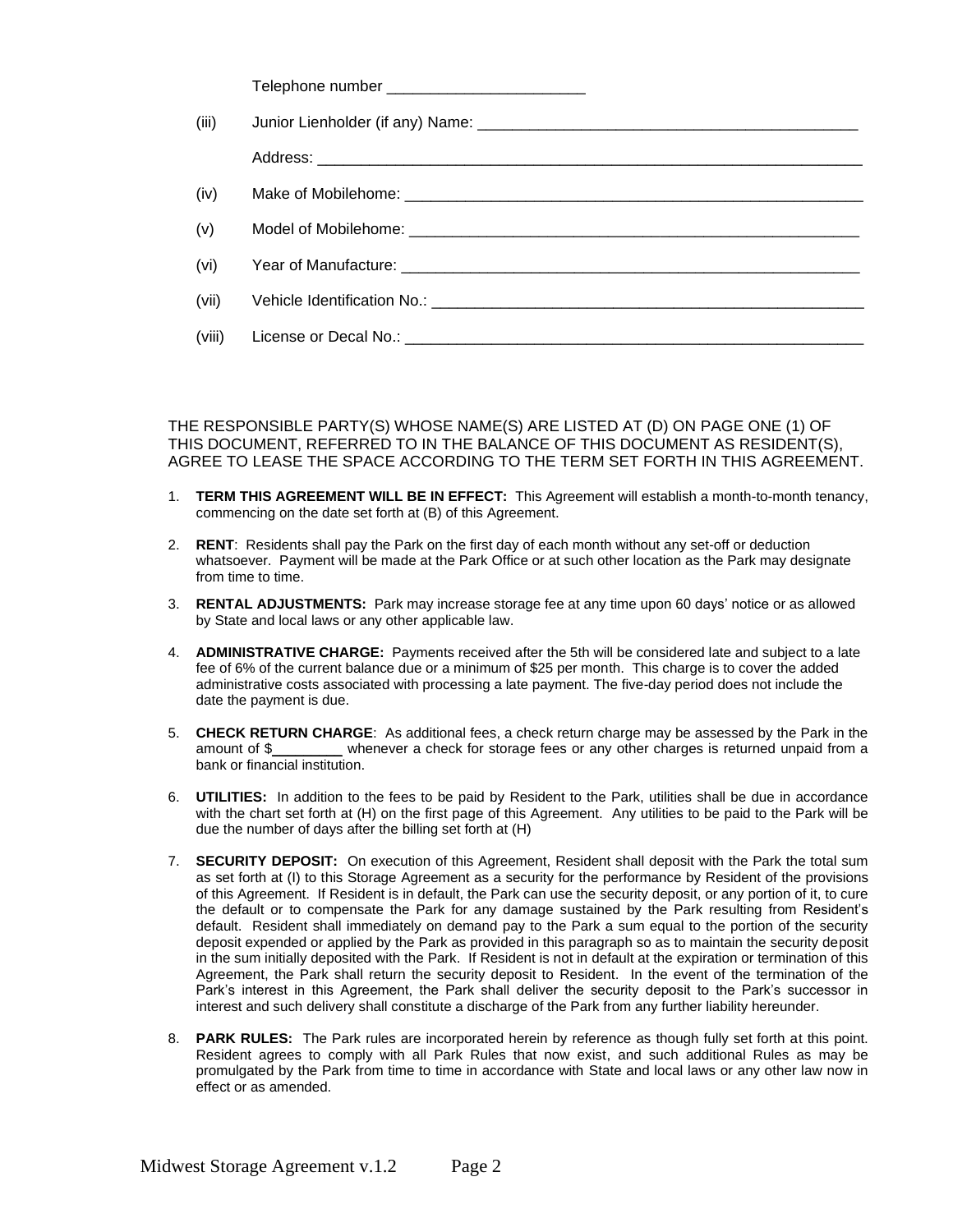- 9. **COMMON FACILITIES:** It is the responsibility of the Park to provide and maintain the physical improvements in the common facilities of the Park in good working order and condition. The Park shall provide the physical improvements set forth at (F) above; the services and utilities set forth at (G) and (H) above; and with charges for services and utilities as set forth at (G) and (H) above, if at all.
- 10. **SITE MAINTENANCE:** The Park may charge a reasonable fee for services relating to the maintenance of the land and premises upon which the mobilehome is situated in the event the resident fails to maintain such land or premises in accordance with the rules and regulations of the Park after written notification to the resident and the failure of the resident to comply within seven days. The written notice shall state the specific condition to be corrected and an estimate of the charges to be imposed by the Park if the services are performed by the park or its agent.
- 11. **ENTRY UPON RESIDENT'S SPACE:** The Park shall have a right of entry upon the land upon which a mobilehome is situated for maintenance of utilities, maintenance of premises if the occupant fails to do so, and the protection of the mobilehome park at any reasonable time. The Park may enter a mobilehome without prior written consent of the resident in case of an emergency or when the resident has abandoned the mobilehome.
- 12. **TERMINATION OF TENANCY BY PARK:** This Storage agreement at the sole option of the Park may be declared forfeited and/or the tenancy may be terminated and/or Resident's right to possession terminated in accordance with State and local laws or any other applicable law. Any such rights granted the Park due to any amendments, deletions, or modifications of these laws may be enforced by the Park.
- 13. **TERMINATION OF THIS AGREEMENT BY RESIDENT:** Resident may terminate the tenancy according to the State and local laws or any other applicable law. Any such rights granted to the Resident due to any amendments, deletions or modifications of these laws may be enforced by the Resident.
- 14. **REMOVAL ON SALE:** The Park may, at its option, in order to upgrade the quality of the Park, require the removal of the mobilehome from the premises upon its sale to a third party, in accordance with the provisions of State and local laws or any other applicable law. Any rights granted the Park due to amendments, deletions, or modifications of State and local laws or any other applicable law may be enforced by the Park.
- 15. **RENTING OR SUBLETTING:** Resident shall not sublease, or otherwise rent all or any portion of Resident's mobilehome or the premises. Resident shall not assign or encumber its interest in this lease or the premises. No consent to any assignment, encumbrance, sublease or other renting shall constitute a further waiver of the provisions of this paragraph. If Resident consists of more than one person, a purported assignment, voluntary, involuntary, or by operation of law, from one person to the other shall be deemed an assignment within the meaning of this paragraph.
- 16. **APPROVAL OF PURCHASER AND SUBSEQUENT RESIDENTS:** Resident may sell his mobilehome at any time pursuant to the rights and obligations of Resident and Park under State and local laws or any other applicable law. Resident must, however, immediately notify the Park in writing of Resident's intent to sell his mobilehome. If the prospective buyer of the mobilehome intends for the mobilehome to remain in the Park, or for the buyer to reside in the Park, said buyer must: (1) complete an Application for tenancy; (2) be accepted by the Park; (3) execute a rental agreement or other agreement for occupancy of the Premises, which must be signed by both the purchaser and park management, and (4) execute and deliver to the Park a copy of the Park's then effective Rules and Regulations. These same requirements for completion of an application, approval by the Park, and the execution of documents shall also apply before any person other than the ones listed at (D) shall be permitted to become a Resident of the Park. The rental and other agreements and Rules and Regulations signed by the new Resident may be different in their terms and provisions than this Agreement and the other agreements and Rules and Regulations now in effect.
- 17. **USE PROHIBITED:** The mobilehome and premises shall be used only for private storage and no business or commercial activity of any nature shall be conducted thereon. No persons may reside at the premises without the prior written consent of the Park. Resident shall not vacate or abandon the premises at any time during the term of this Agreement or renewal or period of holding over.
- 18. **IMPROVEMENTS:** All plants, shrubs, and trees planted on the premises as well as all structures, including fences permanently embedded in the ground, blacktop or concrete or any structures permanently attached to the ground, shall become the property of the Park as soon as they are installed and may not be removed by the Resident without the prior written consent of the Park. Resident shall maintain all of the above at Resident's sole expense and responsibility and resident shall be completely responsible for each of them although they are the property of the Park, who may remove them at its option.